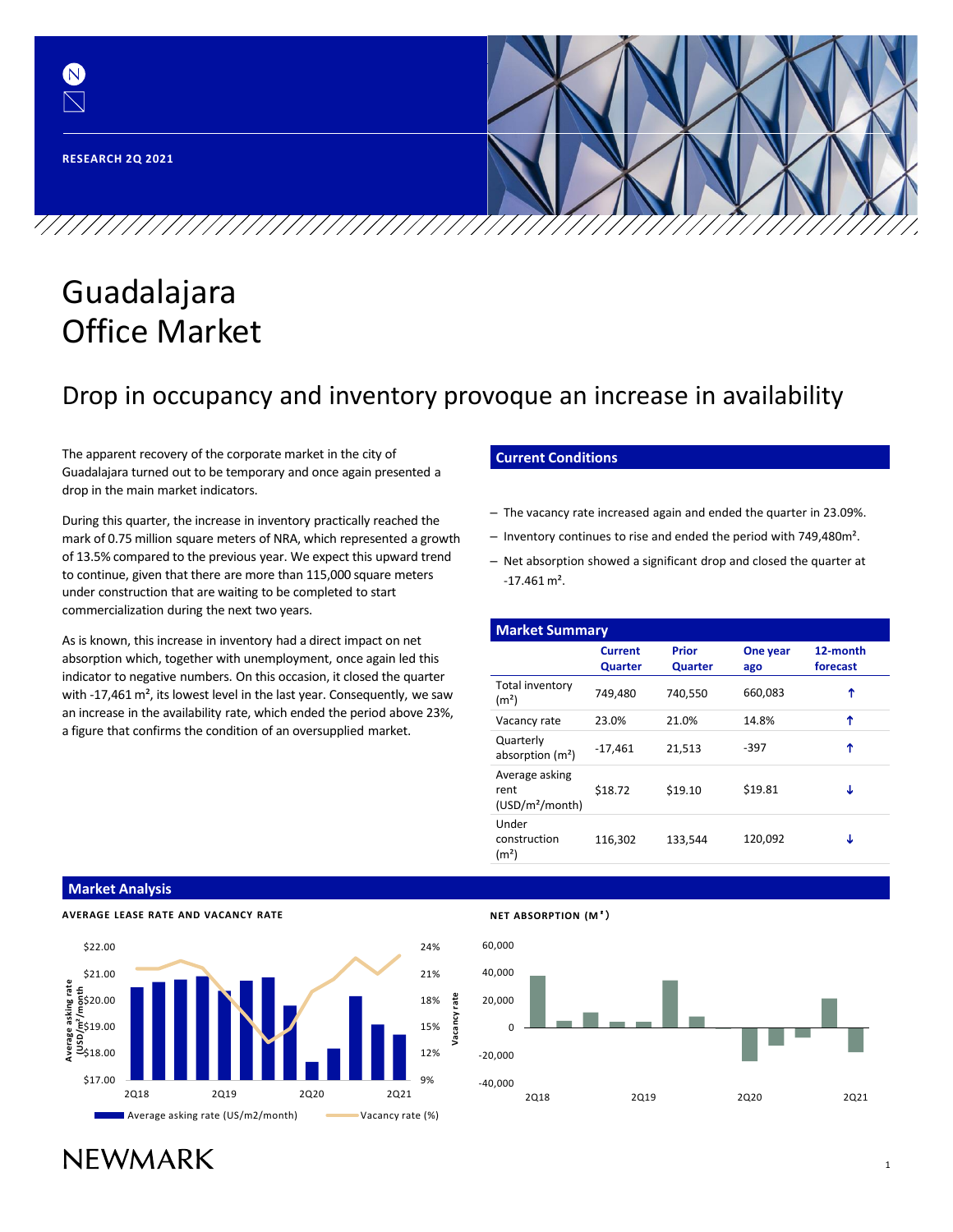#### **RESEARCH 2Q 2021**

Contrary to previous periods, the corporate market of Guadalajara presented very low figures in its occupations. It closed the quarter with only 3,677 m² of total activity in a period in which only two of its six submarkets saw any type of occupation.

The vast majority of this activity was concentrated in the Providencia corridor, which reported the delivery of 8,930 new m² in the Frater Neruda building. This consolidates it as the third largest corridor in the city, although it is also the second with the highest availability rate (29.08%).

In terms of net absorption, the almost 9,000 square meters mentioned above justify this indicator having such a low level. However, this quarter the aforementioned low occupations weighed more in addition to the more than twelve thousand square meters of vacancy in the class A and A + corporate market.

Thus, by mid-2021 we see an over-supplied office market in the city of Guadalajara that has sustained an upward trend in the general availability rate since the end of 2019. We expect this trend to continue to rise due to the significant amount of space that is under construction and that will be entering the inventory during the next months. If we do not see a significant recovery in occupancy levels by the end of the year, the corporate market of the city of Guadalajara may reach historical points in vacancy levels that will definitely alter the rental prices of these spaces.

#### **Vacancy per Submarket**



#### **Average Asking Rates Range**

**MINIMUM AND MAXIMUM ASKING RATES**



#### **Submarket Stats**

|                     | <b>Total</b><br>Inventory<br>(m <sup>2</sup> ) | <b>Deliveries</b><br>(m <sup>2</sup> ) | <b>Under</b><br>construction<br>(m <sup>2</sup> ) | <b>Total</b><br><b>Vacancy</b><br>(m <sup>2</sup> ) | <b>Vacancy Rate (%)</b> | (m <sup>2</sup> ) | <b>Total Activity Net Quarterly</b><br>Absorption (m <sup>2</sup> ) | <b>Average Asking</b><br>Rate<br>(USD/m <sup>2</sup> /month) |
|---------------------|------------------------------------------------|----------------------------------------|---------------------------------------------------|-----------------------------------------------------|-------------------------|-------------------|---------------------------------------------------------------------|--------------------------------------------------------------|
| Zona Financiera     | 167,714                                        |                                        |                                                   | 36,482                                              | 21.8%                   | 0                 | 0                                                                   | \$19.51                                                      |
| Providencia         | 120,092                                        | 8,930                                  |                                                   | 34,918                                              | 29.0%                   | 3,476             | $-5,454$                                                            | \$19.66                                                      |
| Plaza del Sol       | 89,059                                         |                                        | 31,487                                            | 33,824                                              | 37.9%                   | 0                 | $-10,333$                                                           | \$16.22                                                      |
| Puerta de Hierro    | 222,912                                        |                                        | 43,420                                            | 42,286                                              | 18.9%                   | 201               | $-492$                                                              | \$20.08                                                      |
| Vallarta            | 111,624                                        |                                        | 41,395                                            | 24,279                                              | 21.8%                   | 0                 | $-1,181$                                                            | \$17.30                                                      |
| Periférico Sur      | 38,079                                         |                                        |                                                   | 1,296                                               | 3.4%                    | 0                 | 0                                                                   | \$18.63                                                      |
| <b>Total Market</b> | 749,480                                        | 8,930                                  | 116,302                                           | 173,085                                             | 23.1%                   | 3,677             | $-17,461$                                                           | \$18.72                                                      |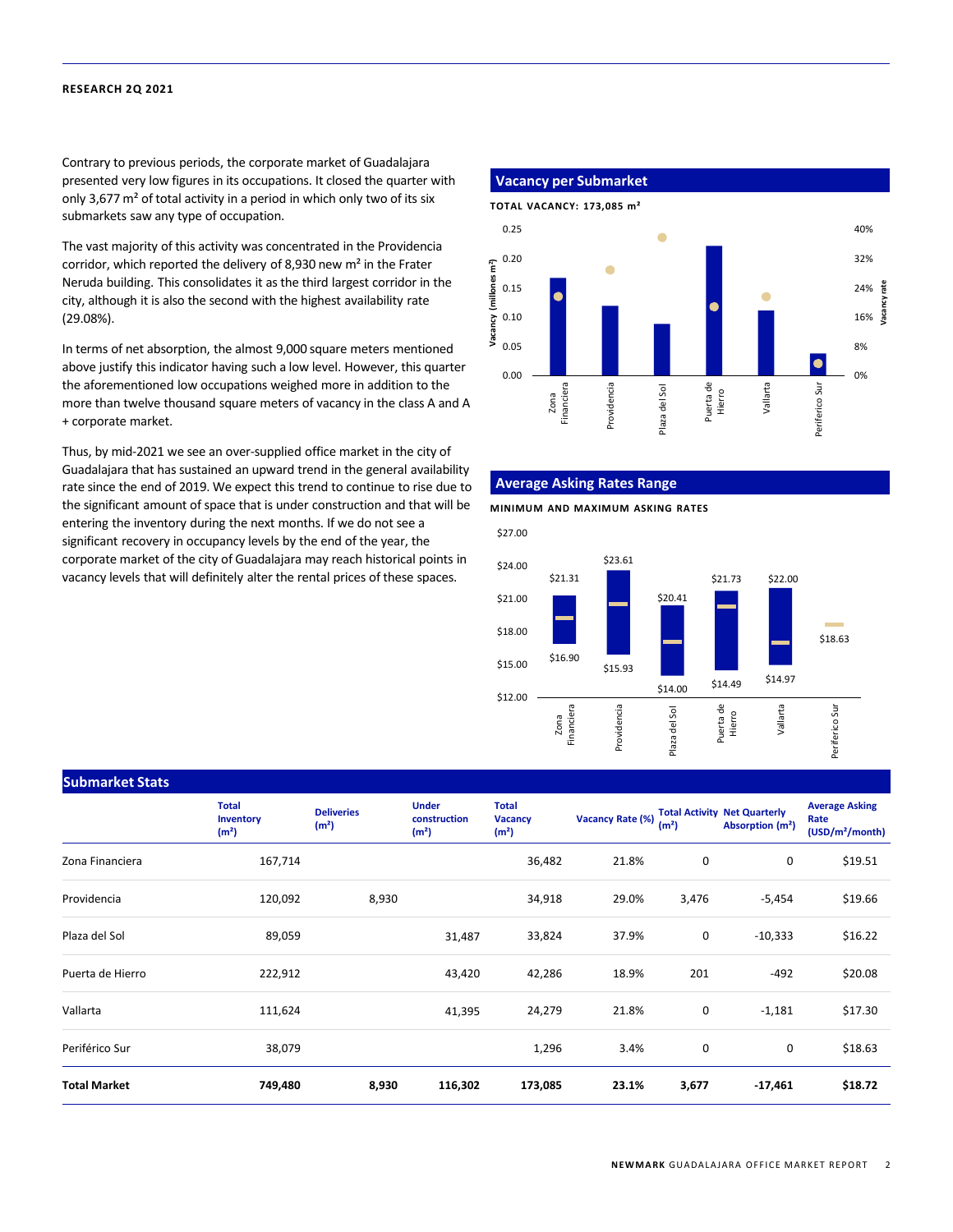#### **RESEARCH 2Q 2021**

#### **Foreign Direct Investment as a Boost**

Throughout the first quarter of the year, Jalisco received a large amount of remittances, reaching a ceiling of almost double with respect to Foreign Direct Investment, for which it is now sought that remittances are the impulse of productive projects in various regions of the State and, with it, give an increase to FDI in the current months.

The above will be supported with financing schemes by the government, with interest rates of approximately 8% according to the Jalisco Business Development Fund.

On the other hand, the Ministry of Economic Development also seeks to implement foreign trade opportunities for companies with export potential in Jalisco.

#### **Unemployment Rate**



Source: INEGI, ENOE

**Consumer Price Index**



#### **Employment per Economic Sector**

**MEXICO CITY AND METROPOLITAN AREA, JUNIO 2021**



Source: INEGI. ENOE



Source : Banxico

#### **Foreign Direct Investment**



Source: Banxico Source : INEGI, ENOE